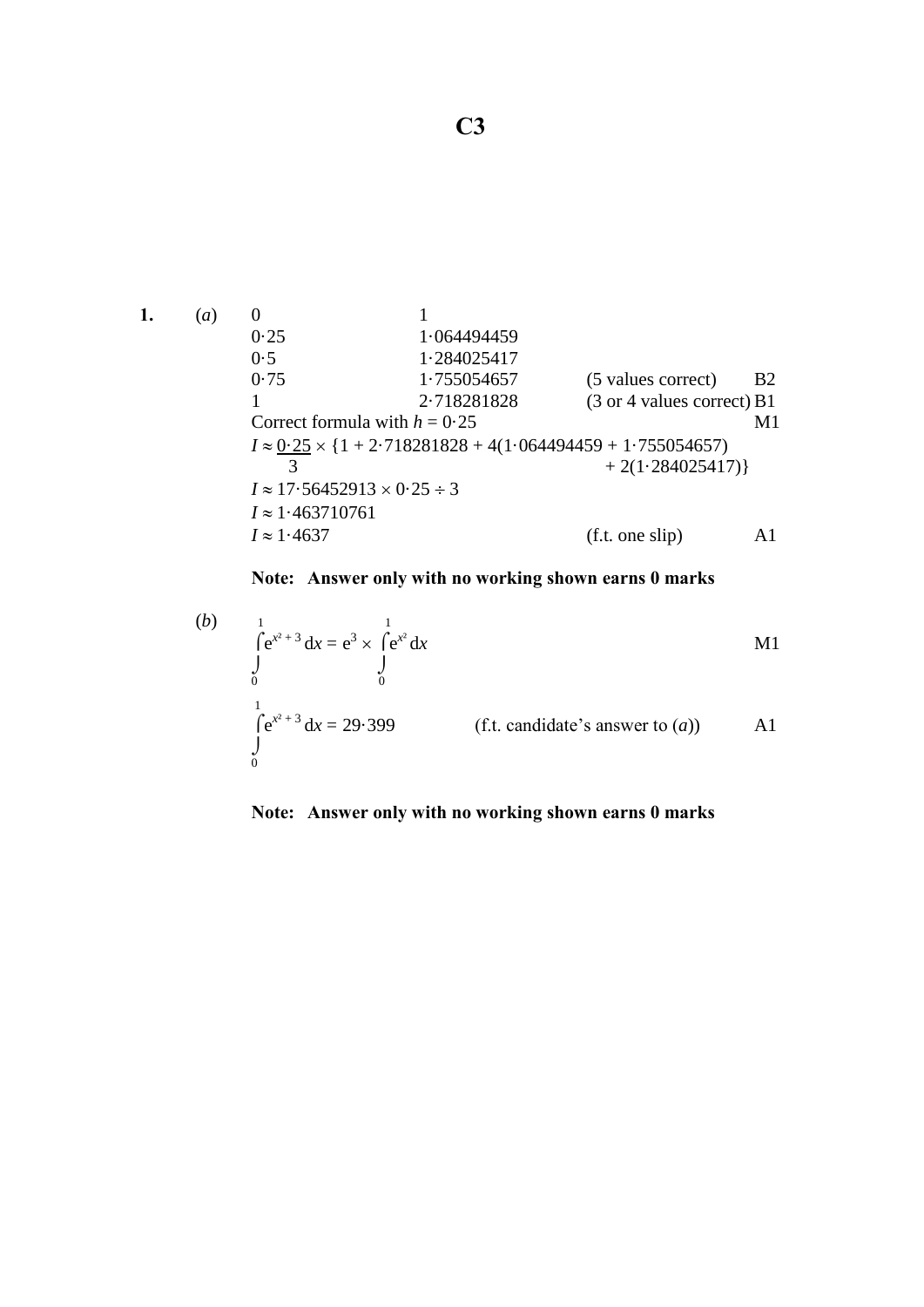**2.** (*a*)  $\phi = 360^\circ - \theta$  or  $\phi = -\theta$  and noting that  $\cos \theta = \cos \phi$  B1  $\sin \theta \neq \sin \phi$  (including correct evaluations) B1

(b) 
$$
13 \tan^2 \theta = 5(1 + \tan^2 \theta) + 6 \tan \theta
$$
.  
(correct use of  $\sec^2 \theta = 1 + \tan^2 \theta$ ) M1

An attempt to collect terms, form and solve quadratic equation in tan  $\theta$ , either by using the quadratic formula or by getting the expression into the form  $(a \tan \theta + b)(c \tan \theta + d)$ , with  $a \times c$  = candidate's coefficient of  $\tan^2 \theta$  and  $b \times d$  = candidate's constant m1  $8 \tan^2 \theta - 6 \tan \theta - 5 = 0 \Rightarrow (4 \tan \theta - 5)(2 \tan \theta + 1) = 0$  $\Rightarrow$  tan  $\theta = 5$ , tan  $\theta = -1$  (c.a.o.) A1

$$
\theta = 51.34^{\circ}, 231.34^{\circ}
$$
 B1  
\n
$$
\theta = 153.43^{\circ}, 333.43^{\circ}
$$
 B1 B1  
\nNote: Subtract 1 mark for each additional root in range for each  
\nbranch, ignore roots outside range.  
\n $\tan \theta = +, -$ , f.t. for 3 marks,  $\tan \theta = -, -$ , f.t. for 2 marks  
\n $\tan \theta = +, +$ , f.t. for 1 mark

3. (a) 
$$
\frac{d(x^3)}{dx} = 3x^2
$$
  $\frac{d(-3x-2)}{dx} = -3$  B1

4 2

$$
\underline{d}(-4x^2y) = -4x^2 \underline{dy} - 8xy
$$
 B1

$$
\frac{d(2y^3)}{dx} = 6y^2 \frac{dy}{dx}
$$

$$
x = 3, y = 1 \Rightarrow \frac{dy}{dx} = \frac{6}{42} = \frac{1}{7}
$$
 (c.a.o.) B1

(*b*) (i) Differentiating sin *at* and cos *at* with respect to *t,* at least one correct M1 candidate's *x*-derivative = *a* cos *at* , candidate's *y*-derivative = – *a* sin *at* (both values) A1 d*y* = candidate's *y*-derivative M1 d*x* candidate's *x*-derivative d*y* = – tan *at* (c.a.o.) A1 d*x*  (ii) d d*y* = – *a* sec 2 *at* (f.t. candidate's expression for d*y*) B1 d*t*d*x* d*x* Use of d 2 *y* = d d*y* candidate's *x*-derivative M1 d*x* 2 d*t*d*x*  d 2 *y* = – sec<sup>3</sup> *at* (c.a.o.) A1 d*x* 2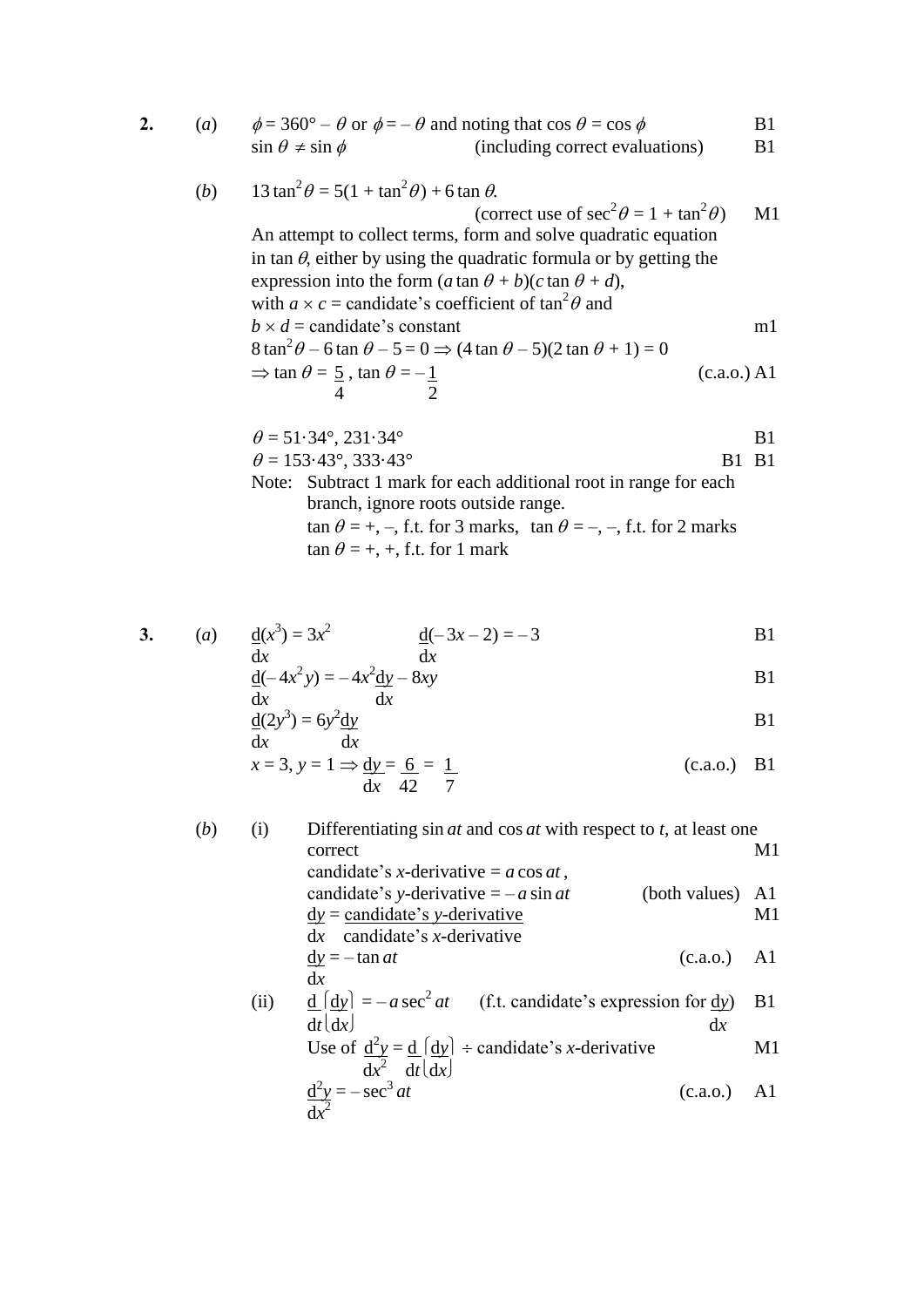**4.**  $f(x) = \cos x - 5x + 2$ An attempt to check values or signs of  $f(x)$  at  $x = 0$ ,  $x = \pi/4$  M1  $f(0) = 3 > 0, f(\pi/4) = -1.22 < 0$ Change of sign  $\Rightarrow$   $f(x) = 0$  has root in (0,  $\pi/4$ ) A1  $x_0 = 0.6$  $x_1 = 0.565067123$  B1  $x_2 = 0.568910532$  $x_3 = 0.568497677$ <br> $x_4 = 0.568542145 = 0.56854$  $(x_4$  correct to 5 decimal places) B1 An attempt to check values or signs of  $f(x)$  at  $x = 0.568535$ ,  $x = 0.568545$  M1  $f(0.568535) = 1.563 \times 10^{-5} > 0, f(0.568545) = -3.975 \times 10^{-5} < 0$  A1 Change of sign  $\Rightarrow \alpha = 0.56854$  correct to five decimal places A1

**Note: 'change of sign' must appear at least once**

5. (a) 
$$
\frac{dy}{dx} = \frac{a + bx}{7 + 2x - 3x^2}
$$
 (including  $a = 1, b = 0$ )  
\n $\frac{dy}{dx} = \frac{2 - 6x}{x}$ 

$$
\frac{\text{d}y}{\text{d}x} = \frac{2 - 6x}{7 + 2x - 3x^2}
$$

(b) 
$$
\frac{dy}{dx} = e^{\tan x} \times f(x)
$$
   
 (f(x) \ne 1, 0)   
 M1

$$
\frac{dy}{dx} = e^{\tan x} \times \sec^2 x
$$

(c) 
$$
\frac{dy}{dx} = 5x^2 \times f(x) + \sin^{-1} x \times g(x)
$$
   
  $(f(x), g(x) \neq 1, 0)$  M1

$$
\frac{dy}{dx} = 5x^2 \times f(x) + \sin^{-1} x \times g(x)
$$
  
(either  $f(x) = \underline{1}$  or  $g(x) = 10x$ ) A1

$$
\frac{dy}{dx} = 5x^2 \times \frac{1}{\sqrt{1 - x^2}} + 10x \times \sin^{-1} x
$$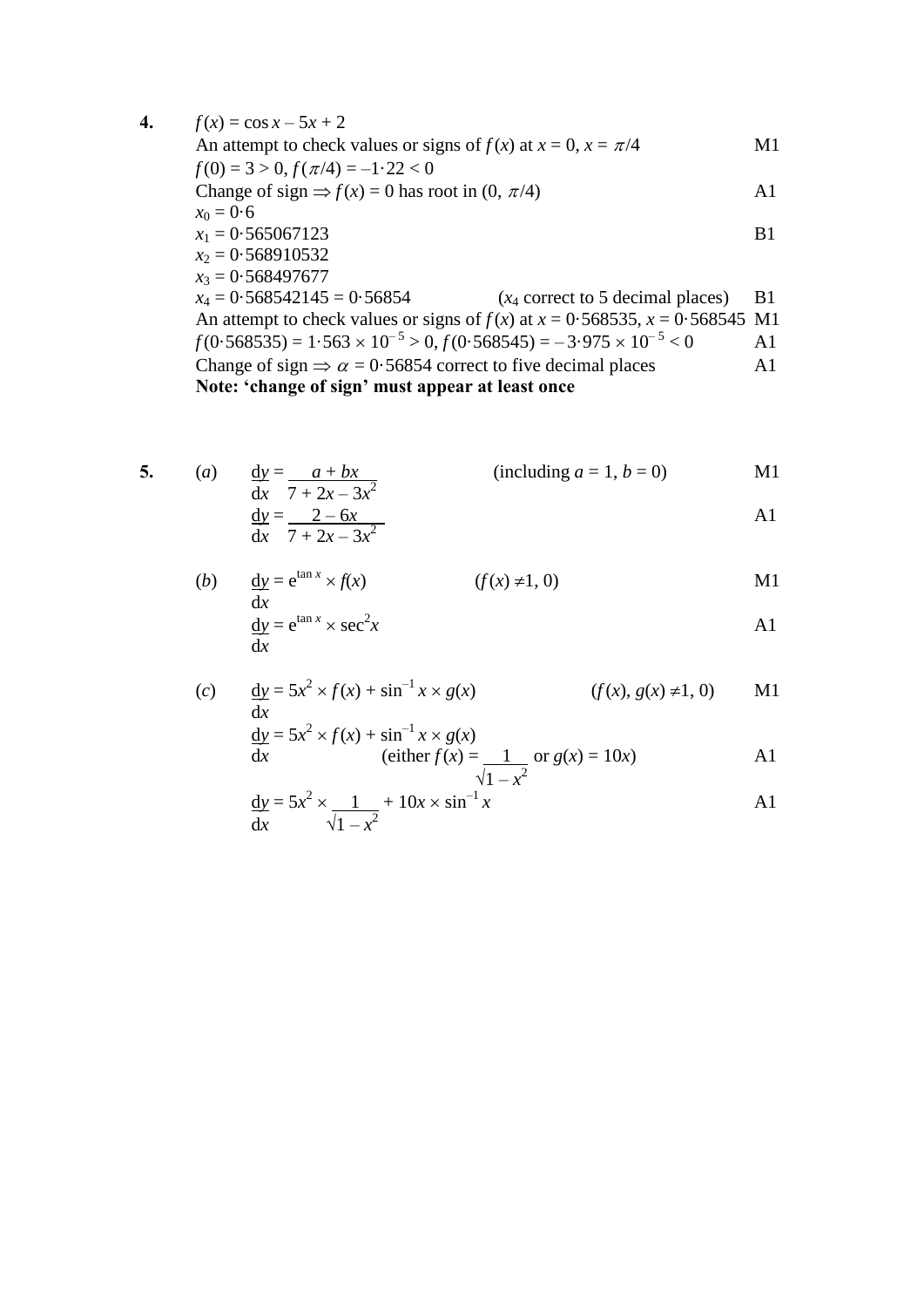6. (a) (i) 
$$
\int 3e^{2-x/4} dx = k \times 3e^{2-x/4} + c
$$
  $(k = 1, -\frac{1}{4}, 4, -4)$  M1  
\n $\int 3e^{2-x/4} dx = -4 \times 3e^{2-x/4} + c$  A1

(ii) 
$$
\int \frac{9}{(2x-3)^6} dx = \frac{k \times 9 \times (2x-3)^{-5}}{-5} + c \qquad (k = 1, 2, \frac{1}{2})
$$
 M1

$$
\int \frac{9}{(2x-3)^6} dx = \frac{9 \times (2x-3)^{-5}}{-5 \times 2} + c
$$

(iii) 
$$
\int \frac{7}{3x+1} dx = k \times 7 \times \ln |3x+1| + c
$$
  $(k = 1, 3, \frac{1}{3})$  M1

$$
\int \frac{7}{3x+1} dx = \frac{7}{3} \times \ln |3x+1| + c
$$
 A1

## **Note: The omission of the constant of integration is only penalised once**.

(b) 
$$
\int \sin 2x \, dx = k \times \cos 2x
$$
  $(k = -1, -2, \frac{1}{2}, -\frac{1}{2})$  M1

$$
\int \sin 2x \, dx = -\frac{1}{2} \times \cos 2x
$$
  
\n
$$
\int x \times (\cos 2a - \cos 0) = \frac{1}{4}
$$

(f.t. candidate's value for k) M1  
\n
$$
\cos 2a = \frac{1}{2}
$$
\n
$$
a = \pi/6
$$
\n(f.t. cos 2a = b provided both M's are awarded) A1

$$
a = \pi/6
$$
 (f.t.  $\cos 2a = b$  provided both M's are awarded) A1

7. (a) 
$$
9|x-3| = 6
$$
  
\n $x-3 = \pm \frac{2}{3}$   
\n $x = \frac{11}{3}, \frac{7}{3}$   
\n  
\n81  
\n52  
\n53  
\n64  
\n65  
\n66  
\n7.  $x = \pm \frac{2}{3}$   
\n7.  $x = \pm \frac{2}{3}$   
\n81  
\n66  
\n67.  $x = 3$   
\n68.  $x = 3$   
\n69.  $x = 1$   
\n70.  $x = \frac{11}{3}, \frac{7}{3}$   
\n81  
\n92.  $x = \pm \frac{2}{3}$   
\n15.  $x = \frac{11}{3}, \frac{7}{3}$   
\n16.  $x = 1$   
\n16.  $x = 1$   
\n16.  $x = 1$   
\n16.  $x = 1$   
\n16.  $x = 1$   
\n17.  $x = \frac{11}{3}, \frac{7}{3}$   
\n18.  $x = \frac{11}{3}, \frac{7}{3}$   
\n19.  $x = \frac{11}{3}$   
\n10.  $x = \frac{11}{3}$   
\n11.  $x = \frac{11}{3}$   
\n12.  $x = \frac{11}{3}$   
\n13.  $x = \frac{11}{3}$   
\n14.  $x = 1$   
\n15.  $x = \frac{11}{3}$   
\n16.  $x = \frac{11}{3}$   
\n17.  $x = \frac{11}{3}$   
\n18.  $x = \frac{11}{3}$   
\n19.  $x = \frac{11}{3}$   
\n10.  $x = \frac{11}{3}$   
\n11.  $x = \frac{11}{3}$   
\n12.  $x = \frac{11}{3}$   
\n13.  $x = \frac{11}{3}$   
\n14.  $x = \frac{11}{3}$   
\n15.  $x = \frac{11}{3}$   
\n16.  $x = \frac{11}{3}$   
\n17.  $x =$ 

| (b) | Trying to solve either $5x - 2 \le 3$ or $5x - 2 \ge -3$ |                     | M1            |  |
|-----|----------------------------------------------------------|---------------------|---------------|--|
|     | $5x-2\leq 3 \Rightarrow x\leq 1$                         |                     |               |  |
|     | $5x-2\ge-3 \Rightarrow x\ge -\frac{1}{5}$                | (both inequalities) | $\mathbf{A}1$ |  |
|     | Required range: $-\frac{1}{5} \le x \le 1$               | (f.t. one slip)     | A1            |  |

## **Alternative mark scheme**

| $(5x-2)^2 \le 9$                               | (forming and trying to solve quadratic) | M1  |
|------------------------------------------------|-----------------------------------------|-----|
| Critical points $x = -\frac{1}{5}$ and $x = 1$ |                                         | A 1 |
| Required range: $-\frac{1}{5} \le x \le 1$     | (f.t. one slip)                         | A1  |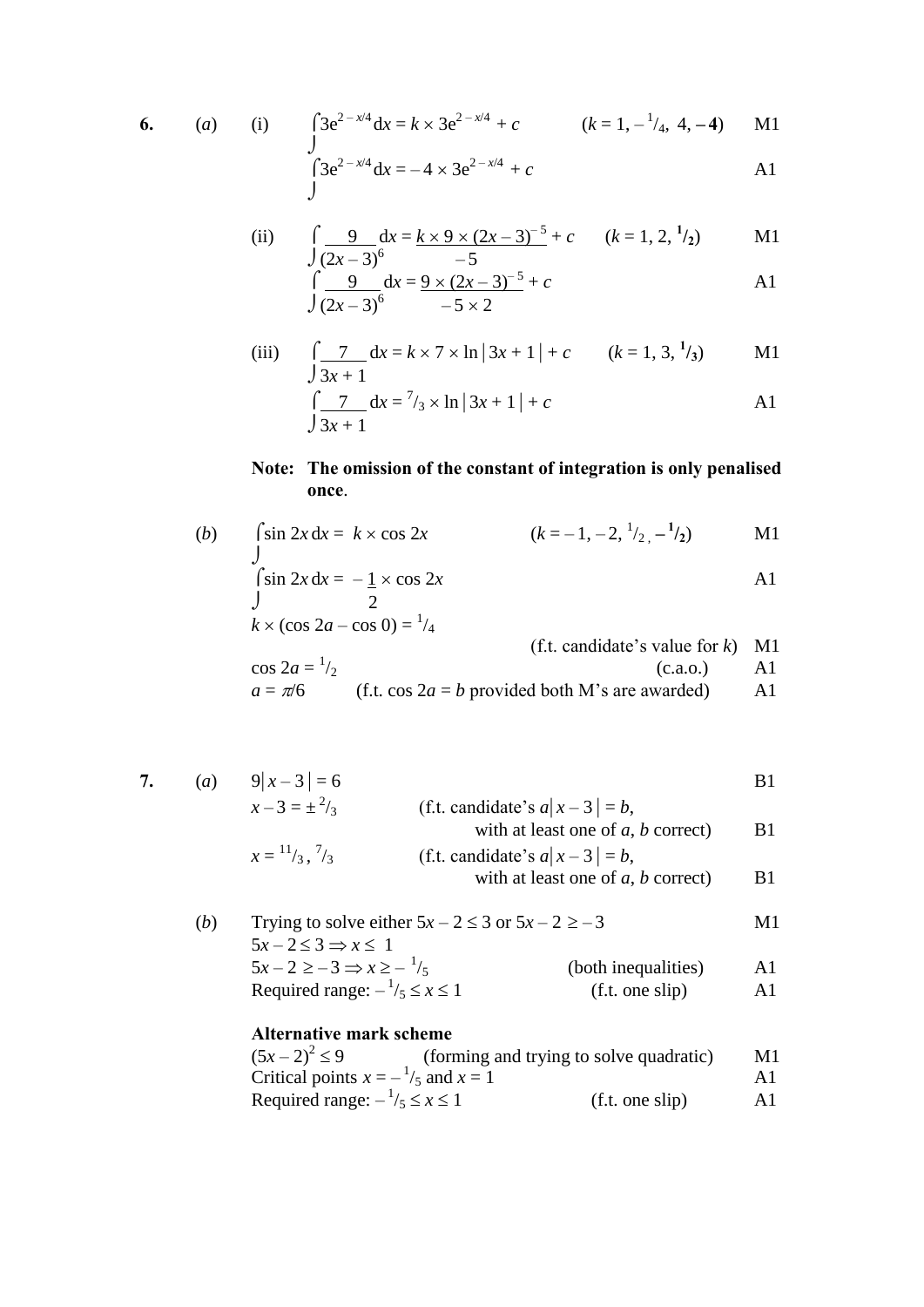

| Concave down curve passing through the origin with maximum point in the |                |
|-------------------------------------------------------------------------|----------------|
| second quadrant                                                         | B <sub>1</sub> |
| x-coordinate of stationary point $=$ $-0.5$                             | <b>B</b> 1     |
| y-coordinate of stationary point $= 8$                                  | R1             |

**9.** (a) (i) 
$$
f'(x) = (x^2 + 5) \times f(x) - (x^2 + 3) \times g(x)
$$
  $(f(x), g(x) \neq 1)$  M1

$$
f'(x) = \frac{(x^2 + 5) \times 2x - (x^2 + 3) \times 2x}{(x^2 + 5)^2}
$$

$$
f'(x) = \frac{4x}{(x^2 + 5)^2}
$$
 (c.a.o.) A1

 $f'(x) < 0$  since numerator is negative and denominator is positive B1

(ii) 
$$
R(f) = {^{3}}/_{5}, 1
$$
 B11

(b) (i) 
$$
x^2 = \frac{3-5y}{y-1}
$$
 (o.e.) (condone any incorrect signs) M1  
\n $x = (\pm) \left[\frac{3-5y}{y-1}\right]^{1/2}$  (f.t. at most one incorrect sign) A1  
\n $x = -\left[\frac{3-5y}{y-1}\right]^{1/2}$  (f.t. at most one incorrect sign) A1  
\n $\left[\frac{1}{y-1}\right]$  (c.a.o.) A1  
\n $\left[\frac{3-5x}{x-1}\right]^{1/2}$  (c.a.o.) A1

(ii) 
$$
R(f^{-1}) = (-\infty, 0), D(f^{-1}) = {^{3}}/_{5}, 1),
$$
  
(both intervals, f.t. candidate's  $R(f)$ ) B1